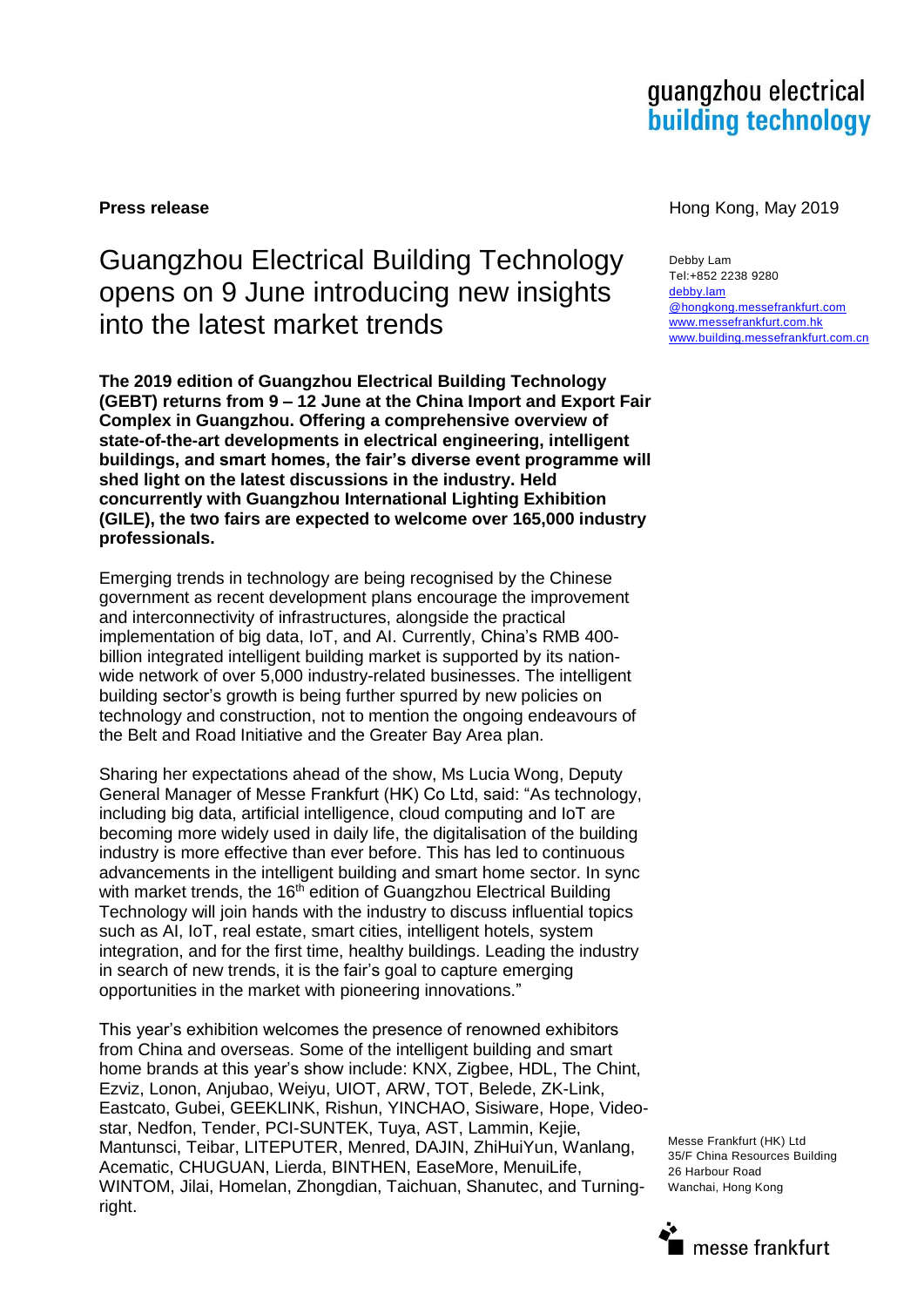# **Industry leaders unveil the latest developments**

Led by digitalisation and improved integration, sectors such as intelligent building and smart homes are open to countless new opportunities, which can eventually reshape the building industry. GEBT is the ideal professional platform to reflect this changing environment through its wide-ranging fringe event programme and influential exhibitors. At the forefront of the sector, GEBT invites leading industry players each year to share their insights through various fringe events, forums, and conferences.

# **Healthy Building**

| • Presentation: |            | Development of Healthy Buildings and<br>Intelligent Hotels Summit |
|-----------------|------------|-------------------------------------------------------------------|
|                 | Organiser: | <b>Greater China Hotel Engineer Association</b>                   |

### **Smart Design**

| $\bullet$   | Presentation: | Interior Designs of Intelligent Hotels                                                                                                                                                                |  |
|-------------|---------------|-------------------------------------------------------------------------------------------------------------------------------------------------------------------------------------------------------|--|
|             | Organiser:    | China Institute of Interior Design,<br>Greater China Hotel Engineer Association,<br>Guangzhou Association of Art Crafts and<br>Decoration Industry,<br><b>Guangdong Designer Communication Centre</b> |  |
| <b>AloT</b> |               |                                                                                                                                                                                                       |  |
| $\bullet$   | Presentation: | AloT+Scene Setting for Smart Space Summit                                                                                                                                                             |  |

| Organiser: | QJ.Smartech |
|------------|-------------|
|            |             |

# **Real Estate**

| • Presentation: | Innovative Intelligentisation for China's Real<br><b>Estate and Hotels Summit</b> |
|-----------------|-----------------------------------------------------------------------------------|
| Organiser:      | China Real Estate Industry Innovation Alliance,<br><b>RHPC Group</b>              |

# **Smart Cities**

| • Presentation: | "Build Smart City, Live Wisely and Smartly" |
|-----------------|---------------------------------------------|
|                 | <b>Forum</b>                                |
| Organiser:      | <b>Exploration and Design Association</b>   |

#### **Standards and Communication Protocols**

| $\bullet$ | The Development and Future of KNX Safety<br>Presentation: |                                                                                       |                                                                            |
|-----------|-----------------------------------------------------------|---------------------------------------------------------------------------------------|----------------------------------------------------------------------------|
|           | Organiser:                                                | <b>KNX China</b>                                                                      |                                                                            |
| $\bullet$ | Presentation:                                             | <b>EnOcean Wireless and Batteryless</b><br>Technology: Bringing IoT into the Building |                                                                            |
|           | Organiser:                                                | EnOcean Alliance                                                                      |                                                                            |
| $\bullet$ | Presentation:                                             | Zigbee-Mature & Advanced Standard<br><b>Connecting Now &amp; Future</b>               | Guangzhou Electrical Building<br>Technology<br>Guangzhou, 9 - 12 June 2019 |
|           | Organiser:                                                | Zigbee Alliance                                                                       |                                                                            |